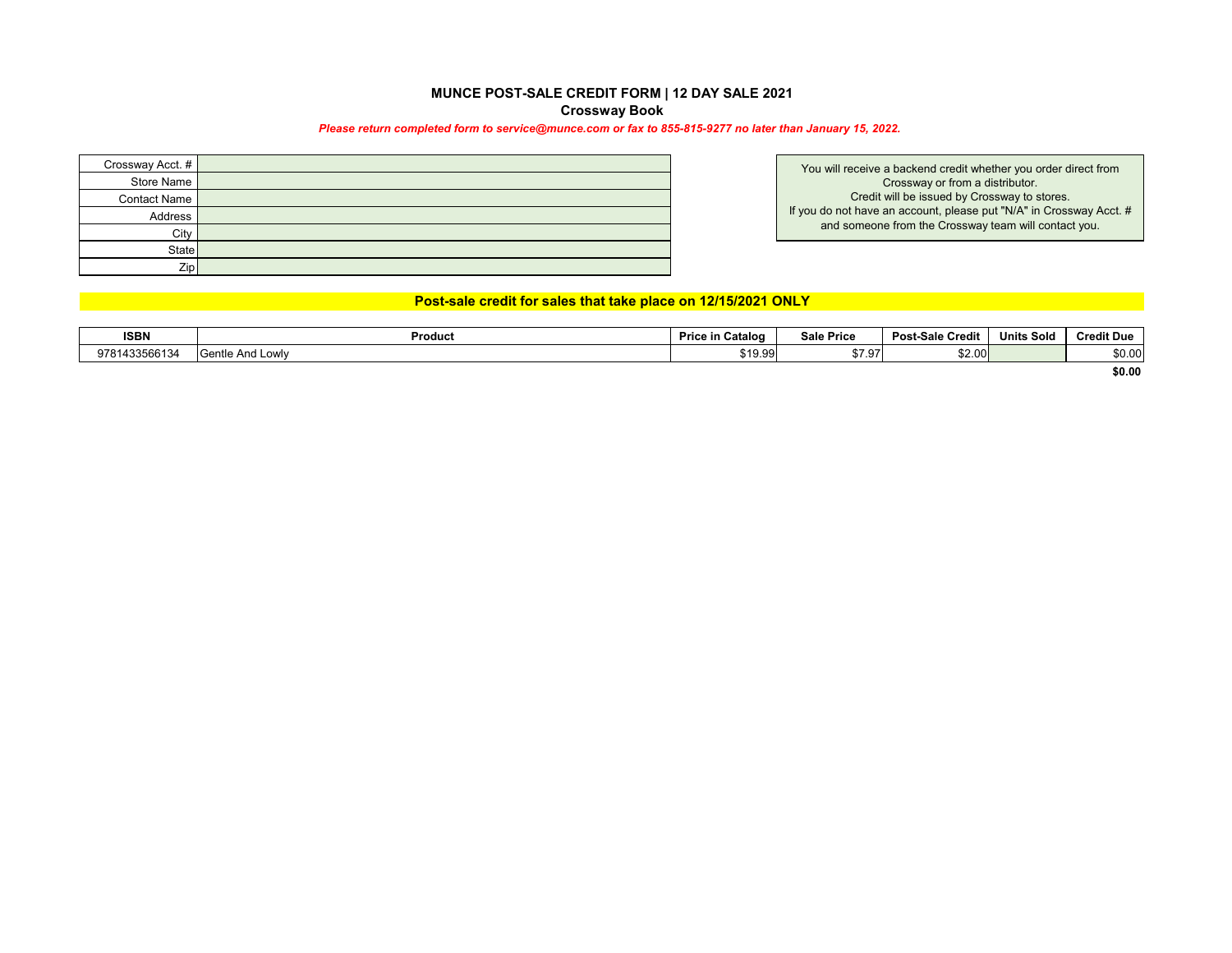|                                  | <b>Terms:</b> 1. Merchandise the titles below at recommended sale price off in a prominent location. |         |                        |                        |                                  |                   |                     |       |                               |
|----------------------------------|------------------------------------------------------------------------------------------------------|---------|------------------------|------------------------|----------------------------------|-------------------|---------------------|-------|-------------------------------|
|                                  | Date: 10/25/2021                                                                                     |         |                        |                        | <b>Purchase PO #:</b>            |                   |                     |       |                               |
|                                  |                                                                                                      |         |                        |                        |                                  |                   |                     |       |                               |
| <b>Account Number: Account #</b> |                                                                                                      |         |                        |                        | Sales Rep's Name: 0              |                   |                     |       |                               |
|                                  |                                                                                                      |         |                        |                        |                                  |                   |                     |       |                               |
| <b>Account Name: Name</b>        |                                                                                                      |         |                        |                        | City/State/Zip: City, State, Zip |                   |                     |       |                               |
|                                  |                                                                                                      |         |                        |                        |                                  |                   |                     |       |                               |
|                                  |                                                                                                      |         | <b>Eligible Titles</b> |                        |                                  |                   |                     |       |                               |
| <b>ISBN</b>                      | <b>Title</b>                                                                                         | POS Qty | Retail                 | <b>Sale</b>            | <b>Purchase</b>                  | <b>POS Credit</b> | <b>Purchase</b>     |       | <b>Final Net Credit Total</b> |
| 100215584                        | lesus Listens                                                                                        |         | <b>Price</b><br>19.99  | <b>Price</b><br>\$5.97 | <b>Discount</b><br>61%           | 75%               | <b>Net</b><br>sn nn | sn nn | sn nn                         |

|               |                                                            | <u>FIILE</u> | <b>FIILE</b> | DISCOUIIL |     | REL    |        |        |
|---------------|------------------------------------------------------------|--------------|--------------|-----------|-----|--------|--------|--------|
| 9781400215584 | Jesus Listens                                              | 19.99        | \$5.97       | 64%       | 75% | \$0.00 | \$0.00 | \$0.00 |
| 9781400218912 | Seeing Beautiful Again                                     | 24.99        | \$7.97       | 64%       | 74% | \$0.00 | \$0.00 | \$0.00 |
| 9780310458203 | NIV, Adventure Bible, Leathersoft, Coral, Full Color       | 39.99        | \$12.97      | 64%       | 72% | \$0.00 | \$0.00 | \$0.00 |
| 9780310458227 | NIV, Adventure Bible, Leathersoft, Blue, Full Color        | 39.99        | \$12.97      | 64%       | 72% | \$0.00 | \$0.00 | \$0.00 |
| 9780310362722 | Winning the War in Your Mind                               | 26.99        | \$7.97       | 64%       | 75% | \$0.00 | \$0.00 | \$0.00 |
| 9780785247227 | Don't Give the Enemy a Seat at Your Table                  | 22.99        | \$6.97       | 64%       | 73% | \$0.00 | \$0.00 | \$0.00 |
|               | NIV, Life Application Study Bible, Third Edition, Personal |              |              |           |     |        |        |        |
| 9780310453024 | Size, Leathersoft, Brown, Red Letter                       | 64.99        | \$19.97      | 64%       | 73% | \$0.00 | \$0.00 | \$0.00 |
|               | NIV, Life Application Study Bible, Third Edition, Personal |              |              |           |     |        |        |        |
| 9780310453048 | Size, Leathersoft, Gray/Teal, Red Letter                   | 64.99        | \$19.97      | 64%       | 73% | \$0.00 | \$0.00 | \$0.00 |
| 9780785241140 | Divine Disruption                                          | 24.99        | \$7.97       | 64%       | 75% | \$0.00 | \$0.00 | \$0.00 |
| 9781400229635 | Is God Still Awake?                                        | 18.99        | \$5.97       | 58%       | 75% | \$0.00 | \$0.00 | \$0.00 |
|               |                                                            |              |              |           |     | \$0.00 | \$0.00 | \$0.00 |
|               |                                                            |              |              |           |     |        |        | \$0.00 |
|               |                                                            |              |              |           |     |        |        |        |

A computer POS sales report showing units sold by ISBN or cash sales receipts MUST be attached to this form and postmarked no more than 30 days after the end of the promotion to receive the credit. This form must be completely filled out to ensure proper credit to your account.

| . – <b>.</b> 7<br>--<br>SALES.<br>JN:7 | <b>DATE</b>        |
|----------------------------------------|--------------------|
| <b>DEALED</b>                          | <b>DATF</b><br>. . |

Mail this completed form along with your computer POS sales report or cash register tape to:

HarperCollins Christian Publishing Customer Service Department<br>
501 Nelson Place College on the Superior Service Service Service Service Service Service Service Service Serv<br>
1990 Discount Reason Code SO1 Nelson Place CS and the USA of the USA of the USA of the USA of the USA of the USA of the Discount Reason Code: CS<br>
Discount Reason Code: CS and the USA of the USA of the USA of the USA of the USA of the USA of the USA **(must be postmarked within 30 days of promo end date)** END/103113

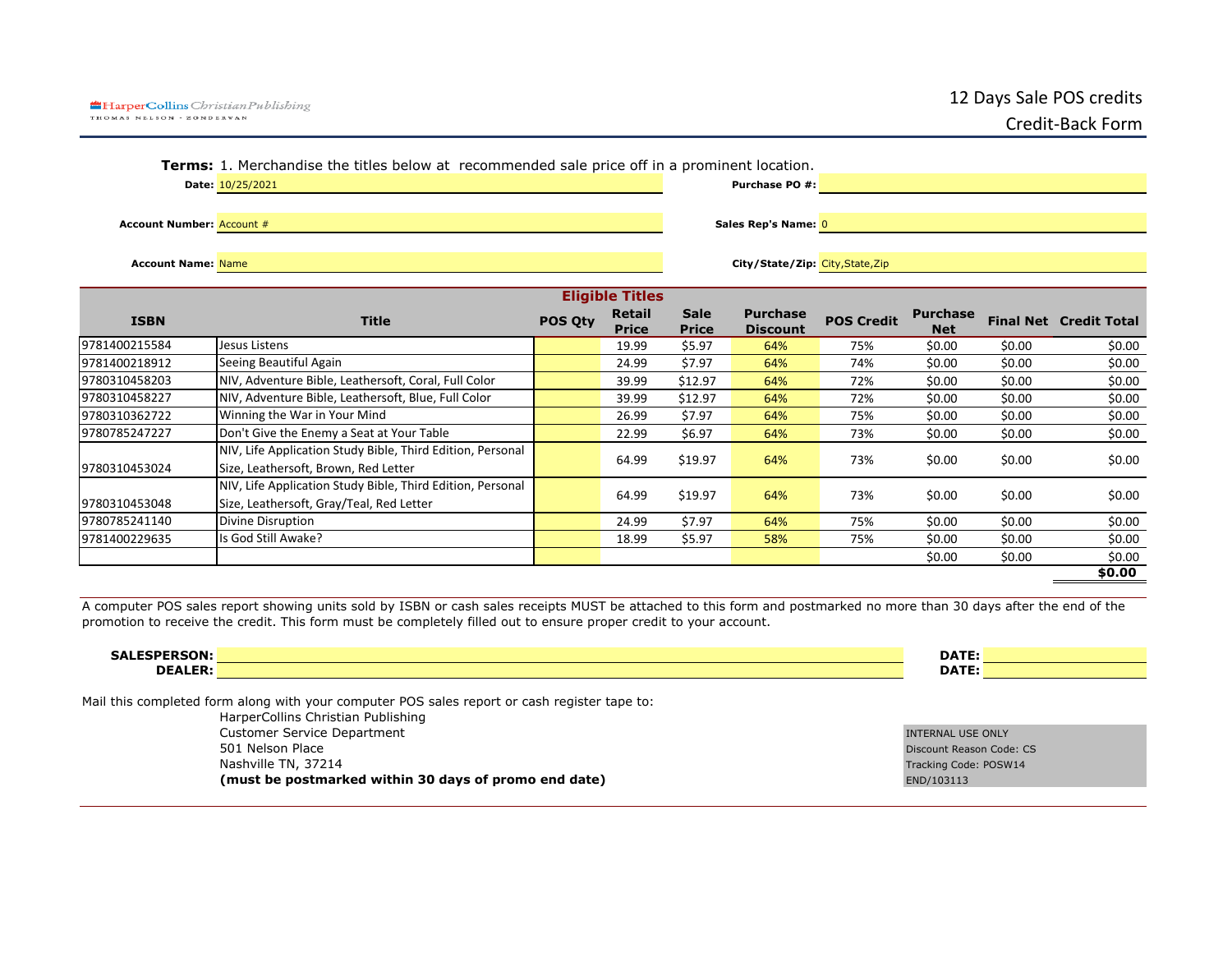### MUNCE POST-SALE CREDIT FORM | 12 DAY SALE 2021 **Harvest House**

| Store Name          |  |
|---------------------|--|
| <b>Contact Name</b> |  |
| Address             |  |
| City                |  |
| State               |  |
| Zip                 |  |

Receive up to 60% discount, FF, and a backend credit when you buy these titles along with other backlist titles direct from Harvest House or from a distributor. Report quantity sold to Munce. Credit will be issued by Harvest House to stores.

Please return completed form to service@munce.com or fax to 855-815-9277 no later than January 15, 2022.

| One-Day<br><b>Sale Date</b> | <b>ISBN</b> | <b>Product</b>                                                 | <b>Retail Price</b> | <b>Special Sale</b><br>Price | Post-Sale<br><b>Credit</b> | <b>Units Sold</b> | <b>Credit Due</b> | 60%    | Margin at   Margin at   Margin at  <br>55% | 50%    |
|-----------------------------|-------------|----------------------------------------------------------------|---------------------|------------------------------|----------------------------|-------------------|-------------------|--------|--------------------------------------------|--------|
|                             |             | 12/14/2021 9780736962131 Complete Illustrated Children's Bible | \$24.99             | \$9.99                       | \$3.75                     |                   | \$0.00            | 37.53% | 24.92%                                     | 14.92% |
|                             |             | 12/17/2021 9780736977340 Courageous World Changers             | \$17.99             | \$7.99                       | \$2.00                     |                   | \$0.00            | 34.91% | 23.65%                                     | 12.65% |
|                             |             | 12/17/2021 9780736981330 Brave Heroes and Bold Defenders       | \$17.99             | \$7.99                       | \$2.00                     |                   | \$0.00            | 34.91% | 23.65%                                     | 12.65% |
|                             |             |                                                                |                     |                              |                            |                   |                   |        |                                            |        |

\$0.00

#### **BACKLIST SPECIALS**

## Pkg #1 Backlist

- > Retail @  $$1,600.00$
- > 60% Discount (Daily Bible 55%)
	- $\triangleright$  120 Day Billing
	- $\triangleright$  Free Ground Shipping
	- \*\*\* Any Daily Bibles at 55%

# **Pkg #2 Backlist**

- > Retail @ \$800.00
	- 55% Discount
	- 90 Day Billing
- **Free Ground Shipping**

# Pkg #3 Backlist

- $\triangleright$  Retail @ \$400.00
	- $\blacktriangleright$ 50% Discount
	- **60 Day Billing**
- **Free Ground Shipping**